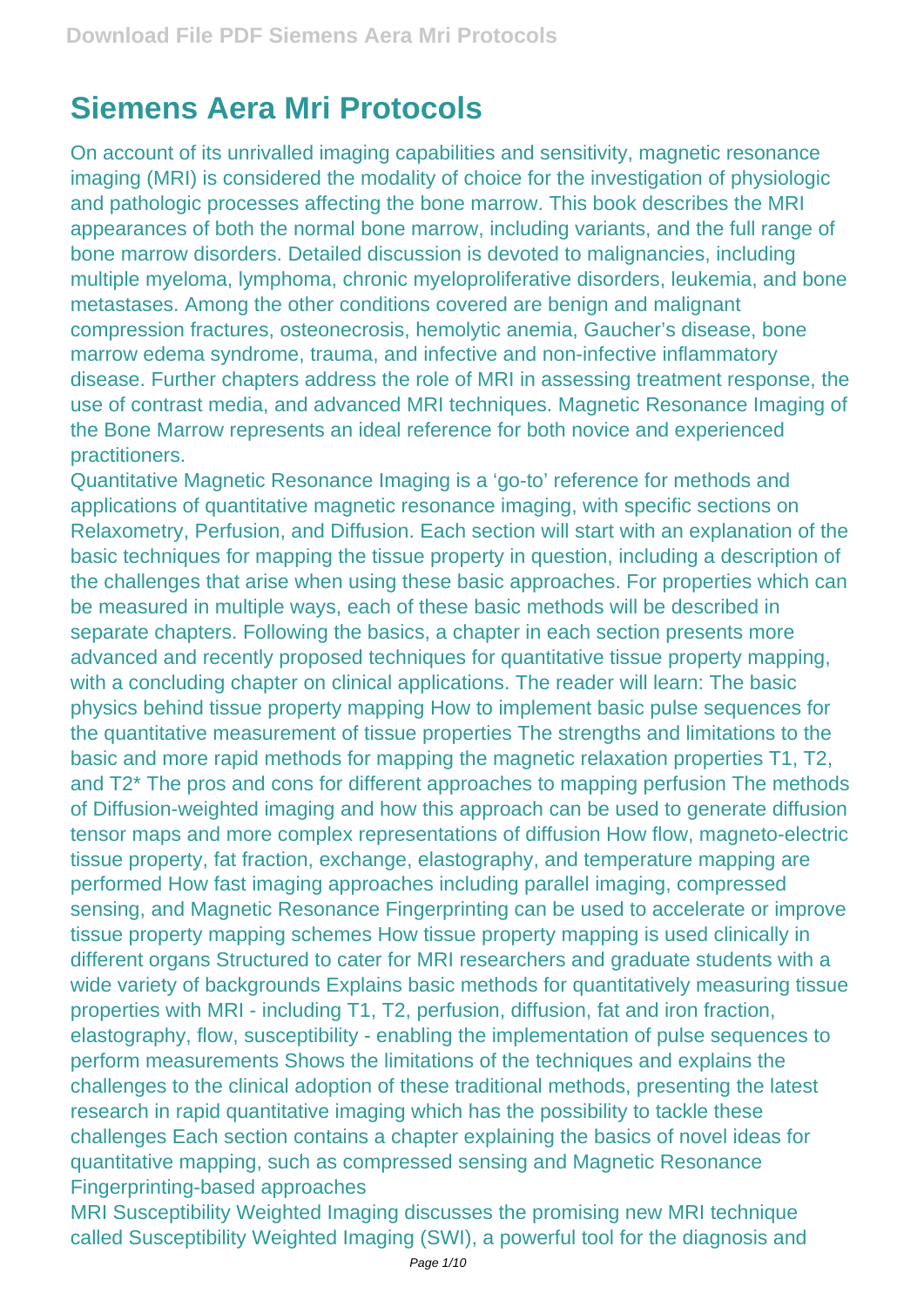treatment of acute stroke, allowing earlier detection of acute stroke hemorrhage and easier detection of microbleeds in acute ischemia. The book is edited by the originators of SWI and features contributions from the top leaders in the science. Presenting an even balance between technical/scientific aspects of the modality and clinical application, this book includes over 100 super high-quality radiographic images and 100 additional graphics and tables.

Elastography, the science of creating noninvasive images of mechanical characteristics of tissues, has been rapidly evolving in recent years. The advantage of this technique resides in the ability to rapidly detect and quantify the changes in the stiffness of soft tissues resulting from specific pathological or physiological processes. Ultrasound elastography is nowadays applied especially on the liver and breast, but the technique has been increasingly used for other tissues including the thyroid, lymph nodes, spleen, pancreas, gastrointestinal tract, kidney, prostate, and the musculoskeletal and vascular systems. This book presents some of the applications of strain and shear-wave ultrasound elastography in hepatic, pancreatic, breast, and musculoskeletal conditions. The motor vehicle technology covered in this book has become in the more than 125 years of its history in many aspects an extremely complex and, in many areas of engineering science . Motor vehicles must remain functional under harsh environmental conditions and extreme continuous loads and must also be reliably brought into a safe state even in the event of a failure by a few trained operators. The automobile is at the same time a mass product, which must be produced in millions of pieces and at extremely low cost. In addition to the fundamentals of current vehicle systems, the book also provides an overview of future developments such as, for example, in the areas of electromobility, alternative drives and driver assistance systems. The basis for the book is a series of lectures on automotive engineering, which has been offered by the firstnamed author at the University of Duisburg-Essen for many years. Starting from classical systems in the automobile, the reader is given a systemic view of modern motor vehicles. In addition to the pure basic function, the modeling of individual (sub-) systems is also discussed. This gives the reader a deep understanding of the underlying principles. In addition, the book with the given models provides a basis for the practical application in the area of ??simulation technology and thus achieves a clear added value against books, which merely explain the function of a system without entering into the modeling. On the basis of today's vehicle systems we will continue to look at current and future systems. In addition to the state-of-the-art, the reader is thus taught which topics are currently dominant in research and which developments can be expected for the future. In particular, a large number of practical examples are provided directly from the vehicle industry. Especially for students of vehicle-oriented study courses and lectures, the book thus enables an optimal preparation for possible future fields of activity.

The six years that have passed since the publication of the first edition have brought significant advances in both biofilm research and biofilm engineering, which have matured to the extent that biofilm-based technologies are now being designed and implemented. As a result, many chapters have been updated and expanded with the addition of sections

This handbook provides a clinically relevant, succinct, and comprehensive overview of image-guided brachytherapy. Throughout the last decade, the utility of image guidance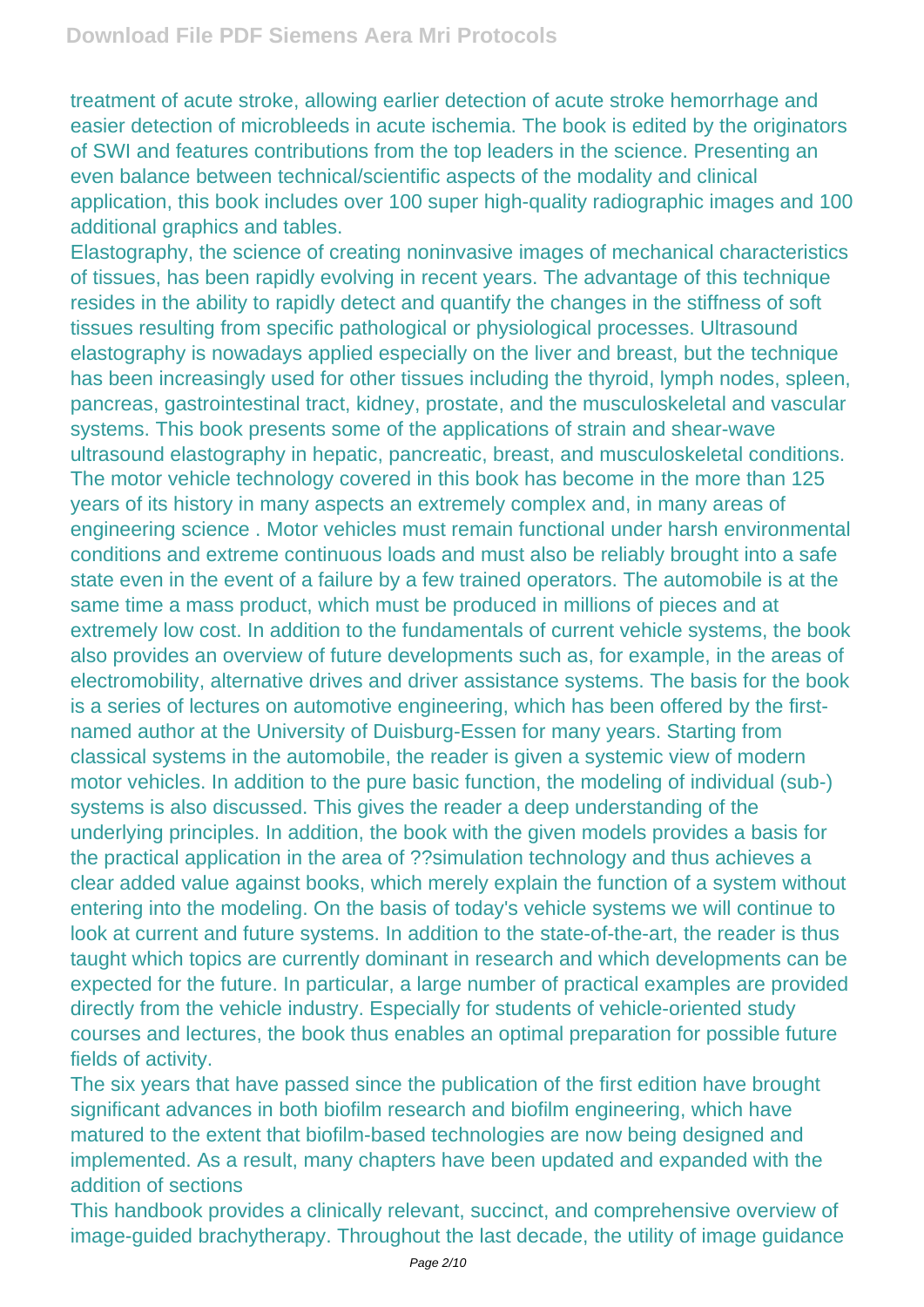in brachytherapy has increased to enhance procedural development, treatment planning, and radiation delivery in an effort to optimize safety and clinical outcomes. Organized into two parts, the book discusses physics and radiobiology principles of brachytherapy as well as clinical applications of image-guided brachytherapy for various disease sites (central nervous system, eye, head and neck, breast, lung, gastrointestinal, genitourinary, gynecologic, sarcoma, and skin). It also describes the incorporation of imaging techniques such as CT, MRI, and ultrasound into brachytherapy procedures and planning. Featuring procedural and anesthesia care, extensive images, contouring examples, treatment planning techniques, and dosimetry for the comprehensive treatment for each disease site, Handbook of Image-Guided Brachytherapy is a valuable resource for practicing radiation oncologists, physicists, dosimetrists, residents, and medical students.

This, the first of two volumes on personalized medicine in lung cancer, touches on the core issues related to the understanding of lung cancer—statistics and epidemiology of lung cancer—along with the incidence of lung cancer in non-smokers. A major focus of this volume is the state of current therapies against lung cancer—immune, targeted therapies against EGFR TKIs, KRAS, ALK, angiogenesis; the associated challenges, especially resistance mechanisms; and recent progress in targeted drug development based on metal chemistry. Chapters are written by some of the leading experts in the field, who provide a better understanding of lung cancer, the factors that make it lethal, and current research focused on developing personalized treatment plans. With a unique mix of topics, this volume summarizes the current state-of-knowledge on lung cancer and the available therapies.

Magnetic resonance angiography (MRA) continues to undergo exciting technological advances that are rapidly being translated into clinical practice. It also has evident advantages over other imaging modalities, including CT angiography and ultrasonography. With the aid of numerous high-quality illustrations, this book reviews the current role of MRA of the body. It is divided into three sections. The first section is devoted to issues relating to image acquisition technique and sequences, which are explored in depth. The second and principal section addresses the clinical applications of MRA in various parts of the body, including the neck vessels, the spine, the thoracic aorta and pulmonary vessels, the heart and coronary arteries, the abdominal aorta and renal arteries, and peripheral vessels. The final section considers the role of MRA in patients undergoing liver or pancreas and kidney transplantation. This book will be an invaluable aid to all radiologists who work with MRA.

The idea of using the enormous potential of magnetic resonance imaging (MRI) not only for diagnostic but also for interventional purposes may seem obvious, but it took major efforts by engineers, physicists, and clinicians to come up with dedicated interventional techniques and scanners, and improvements are still ongoing. Since the inception of interventional MRI in the mid-1990s, the numbers of settings, techniques, and clinical applications have increased dramatically. This state of the art book covers all aspects of interventional MRI. The more technical contributions offer an overview of the fundamental ideas and concepts and present the available instrumentation. The richly illustrated clinical contributions, ranging from MRI-guided biopsies to completely MRI-controlled therapies in various body regions, provide detailed information on established and emerging applications and identify future trends and challenges.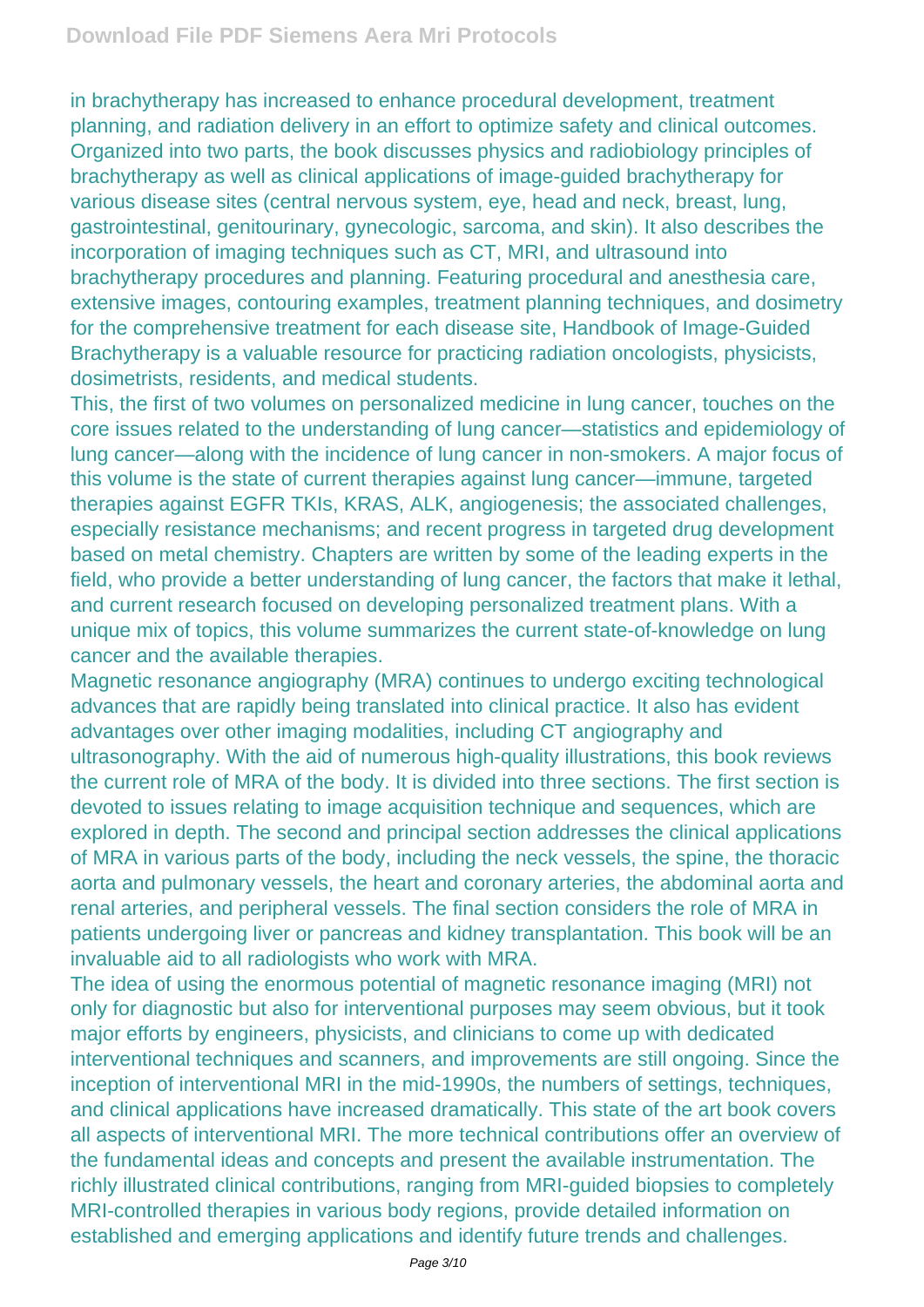14th Nordic – Baltic Conference on Biomedical Engineering and Medical Physics – NBC-2008 – brought together scientists not only from the Nordic – Baltic region, but from the entire world. This volume presents the Proceedings of this international conference, jointly organized by the Latvian Medical Engineering and Physics Society, Riga Technical University and University of Latvia in close cooperation with International Federation of Medical and Biological Engineering (IFMBE) The topics covered by the Conference Proceedings include: Biomaterials and Tissue Engineering; Biomechanics, Artificial Organs, Implants and Rehabilitation; Biomedical Instrumentation and Measurements, Biosensors and Transducers; Biomedical Optics and Lasers; Healthcare Management, Education and Training; Information Technology to Health; Medical Imaging, Telemedicine and E-Health; Medical Physics; Micro- and Nanoobjects, Nanostructured Systems, Biophysics

This two-volume set LNCS 11383 and 11384 constitutes revised selected papers from the 4th International MICCAI Brainlesion Workshop, BrainLes 2018, as well as the International Multimodal Brain Tumor Segmentation, BraTS, Ischemic Stroke Lesion Segmentation, ISLES, MR Brain Image Segmentation, MRBrainS18, Computational Precision Medicine, CPM, and Stroke Workshop on Imaging and Treatment Challenges, SWITCH, which were held jointly at the Medical Image Computing for Computer Assisted Intervention Conference, MICCAI, in Granada, Spain, in September 2018. The 92 papers presented in this volume were carefully reviewed and selected from 95 submissions. They were organized in topical sections named: brain lesion image analysis; brain tumor image segmentation; ischemic stroke lesion image segmentation; grand challenge on MR brain segmentation; computational precision medicine; stroke workshop on imaging and treatment challenges.

Presents basic concepts, experimental methodology and data acquisition, and processing standards of in vivo NMR spectroscopy This book covers, in detail, the technical and biophysical aspects of in vivo NMR techniques and includes novel developments in the field such as hyperpolarized NMR, dynamic 13C NMR, automated shimming, and parallel acquisitions. Most of the techniques are described from an educational point of view, yet it still retains the practical aspects appreciated by experimental NMR spectroscopists. In addition, each chapter concludes with a number of exercises designed to review, and often extend, the presented NMR principles and techniques. The third edition of In Vivo NMR Spectroscopy: Principles and Techniques has been updated to include experimental detail on the developing area of hyperpolarization; a description of the semi-LASER sequence, which is now a method of choice; updated chemical shift data, including the addition of 31P data; a troubleshooting section on common problems related to shimming, water suppression, and quantification; recent developments in data acquisition and processing standards; and MatLab scripts on the accompanying website for helping readers calculate radiofrequency pulses. Provide an educational explanation and overview of in vivo NMR, while maintaining the practical aspects appreciated by experimental NMR spectroscopists Features more experimental methodology than the previous edition End-of-chapter exercises that help drive home the principles and techniques and offer a more in-depth exploration of quantitative MR equations Designed to be used in conjunction with a teaching course on the subject In Vivo NMR Spectroscopy: Principles and Techniques, 3rd Edition is aimed at all those involved in fundamental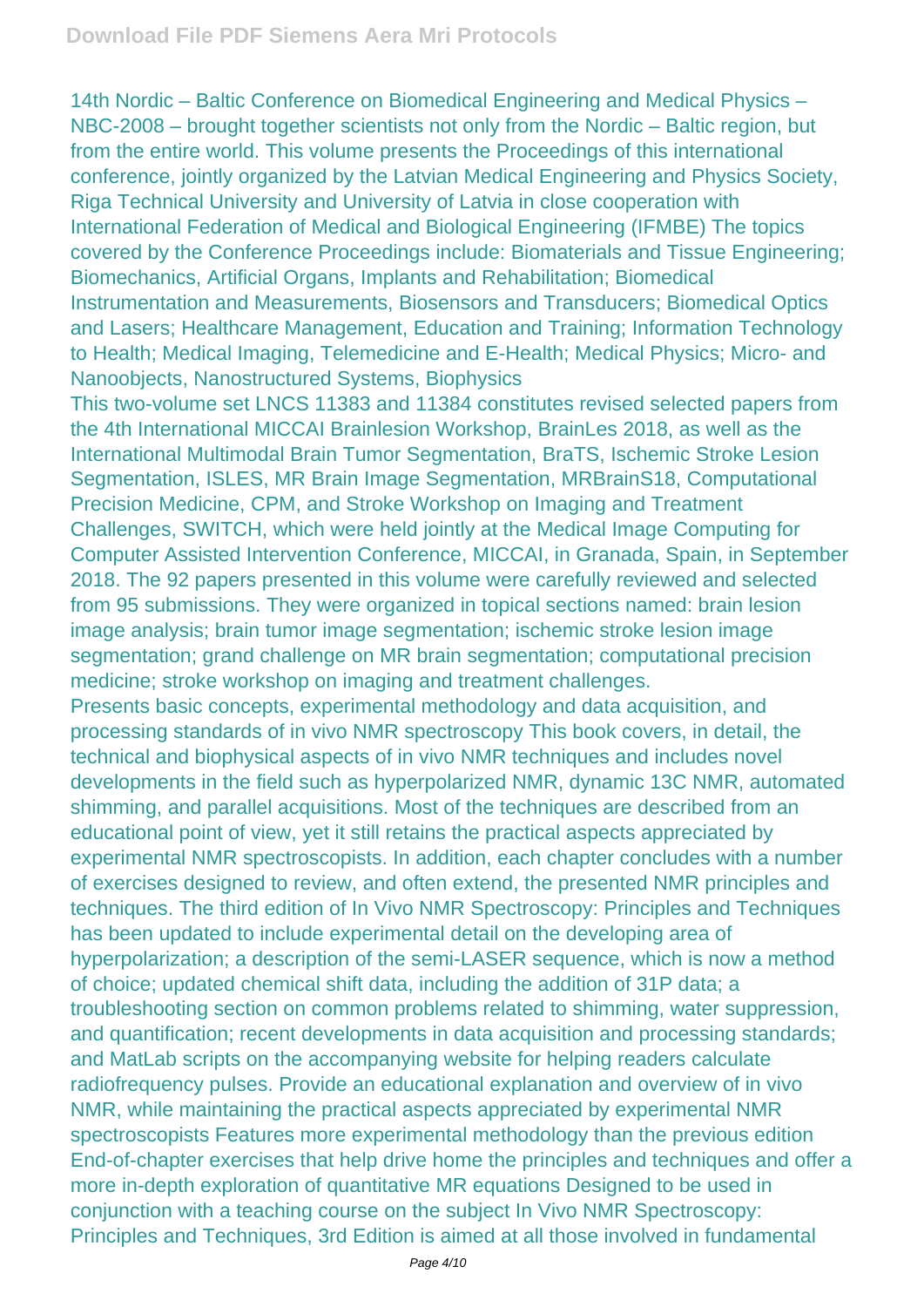and/or diagnostic in vivo NMR, ranging from people working in dedicated in vivo NMR institutes, to radiologists in hospitals, researchers in high-resolution NMR and MRI, and in areas such as neurology, physiology, chemistry, and medical biology.

This book constitutes the refereed proceedings of the Third International Workshop on Machine Learning in Clinical Neuroimaging, MLCN 2020, and the Second International Workshop on Radiogenomics in Neuro-oncology, RNO-AI 2020, held in conjunction with MICCAI 2020, in Lima, Peru, in October 2020.\* For MLCN 2020, 18 papers out of 28 submissions were accepted for publication. The accepted papers present novel contributions in both developing new machine learning methods and applications of existing methods to solve challenging problems in clinical neuroimaging. For RNO-AI 2020, all 8 submissions were accepted for publication. They focus on addressing the problems of applying machine learning to large and multi-site clinical neuroimaging datasets. The workshop aimed to bring together experts in both machine learning and clinical neuroimaging to discuss and hopefully bridge the existing challenges of applied machine learning in clinical neuroscience. \*The workshops were held virtually due to the COVID-19 pandemic.

Avascular Necrosis (AVN) is a disease resulting from temporary or permanent loss of blood supply. It frequently affects the femoral head and in this area, if left untreated, routinely causes premature joint destruction. In the USA, 5 to 10% of cases of hip osteoarthritis requiring total hip replacement are primarily caused by AVN. In 33 to 72% of patients, the disease is bilateral. The peak incidence is between 30 and 60 years of age, and the social costs of this pathology are remarkable. There is therefore increasing interest in hip joint preserving techniques such as conservative treatment through electromagnetic fields and shockwaves as well as joint preserving surgical techniques. This volume aims to present a complete overview of the current knowledge on AVN including therapeutic options.

Since the second edition of Pediatric Chest Imaging was published in 2007, there have been further significant advances in our understanding of chest diseases and continued development of new imaging technology and techniques. The third, revised edition of this highly respected reference publication has been thoroughly updated to reflect this progress. Due attention is paid to the increased role of hybrid imaging, and entirely new chapters cover topics such as interventional radiology, lung MRI, functional MRI, diffuse/interstitial lung disease, and cystic fibrosis. As in previous editions, the focus is on technical aspects of modern imaging modalities, their indications in pediatric chest disease, and the diagnostic information that they supply. Pediatric Chest Imaging will be an essential asset for pediatricians, neonatologists, cardiologists, radiologists, and pediatric radiologists everywhere.

This book describes the basics, the challenges and the limitations of state of the art brain tumor imaging and examines in detail its impact on diagnosis and treatment monitoring. It opens with an introduction to the clinically relevant physical principles of brain imaging. Since MR methodology plays a crucial role in brain imaging, the fundamental aspects of MR spectroscopy, MR perfusion and diffusion-weighted MR methods are described, focusing on the specific demands of brain tumor imaging. The potential and the limits of new imaging methodology are carefully addressed and compared to conventional MR imaging. In the main part of the book, the most important imaging criteria for the differential diagnosis of solid and necrotic brain tumors are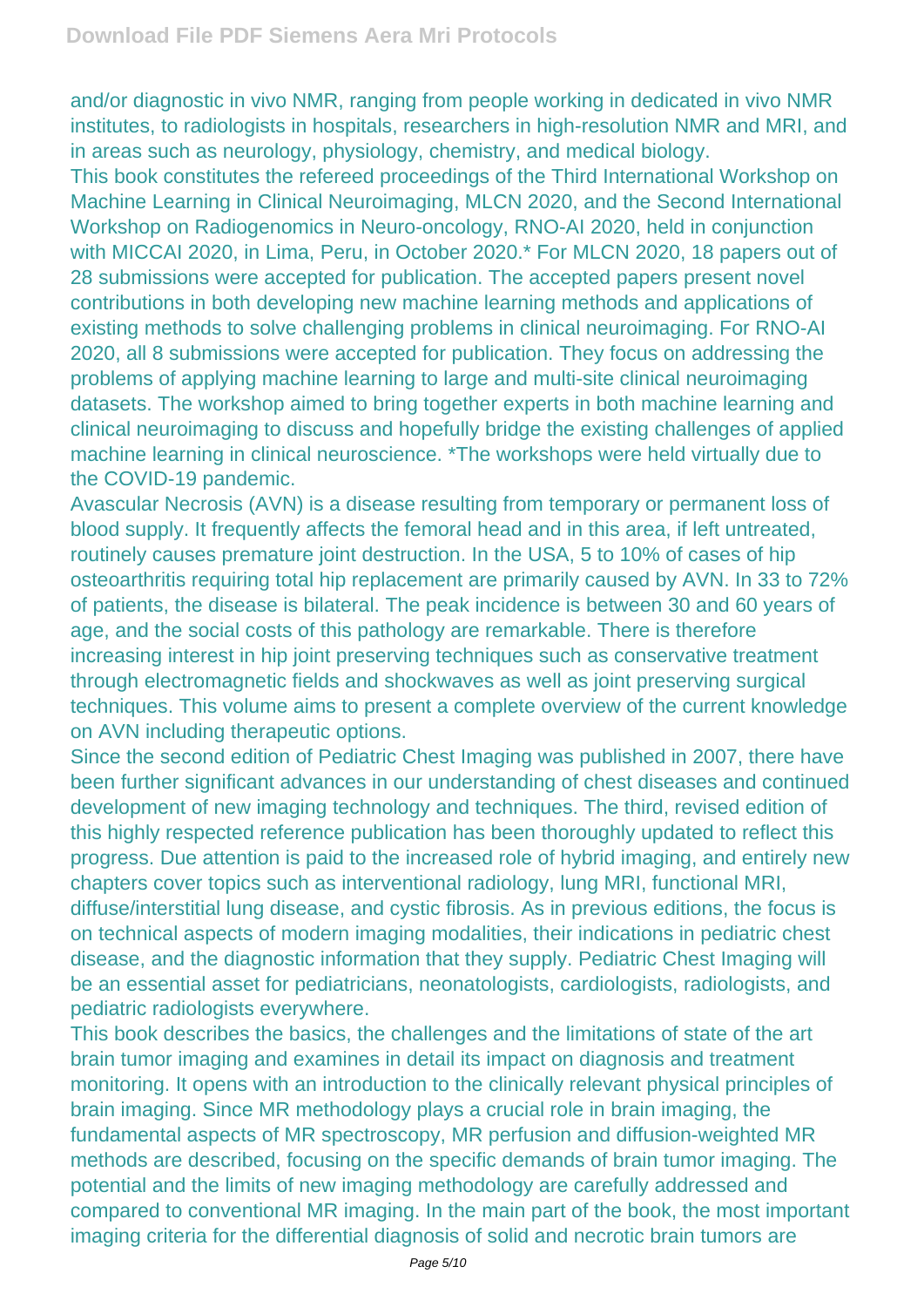delineated and illustrated in examples. A closing section is devoted to the use of MR methods for the monitoring of brain tumor therapy. The book is intended for radiologists, neurologists, neurosurgeons, oncologists and other scientists in the biomedical field with an interest in neuro-oncology.

This book helps readers to overcome the challenges encountered during the imaging diagnosis of soft tissue tumors due to their diversity and the significant overlap in imaging features between different tumors. It does so by fostering familiarization with typical findings and clearly explaining the pattern analysis of soft tissue tumors. The book opens with an overview of diagnostic considerations and discussion of the basic concepts of diagnostic imaging studies and histopathologic examinations. Grading and staging of soft tissue sarcomasare then described.In the second part of the book, radiologic features of soft tissue tumors are reviewed in detail, based on the 2013 WHO classification system.The third part summarizes diagnostic imaging clues, including characteristic imaging findings and radiologic signs that aid in specific diagnosis and differential diagnosis. The book closes by presenting 30 typical cases of soft tissue tumors, with questions, answers, and commentary, in order to help readers to consolidate what they have learned and to hone their diagnostic reasoning skills. Breast cancer is the most frequent cancer of women in the western hemisphere. This book presents a new imaging modality of the breast which improves the possibilities of mammography at a very high level: Cancers can be detected at a very early stage y MRM. The huge number ofbreast biopsies can be reduced dramatically. Even tiny breast cancers (e.g.3mm) can be detected. The prognosis for women with breast cancer will improve due to earlier detection.

A guide to all aspects of experimental design and data analysis for fMRI experiments, completely revised and updated for the second edition. Functional magnetic resonance imaging (fMRI), which allows researchers to observe neural activity in the human brain noninvasively, has revolutionized the scientific study of the mind. An fMRI experiment produces massive amounts of highly complex data for researchers to analyze. This book describes all aspects of experimental design and data analysis for fMRI experiments, covering every step—from preprocessing to advanced methods for assessing functional connectivity—as well as the most popular multivariate approaches. The goal is not to describe which buttons to push in the popular software packages but to help researchers understand the basic underlying logic, the assumptions, the strengths and weaknesses, and the appropriateness of each method. The field of fMRI research has advanced dramatically in recent years, in both methodology and technology, and this second edition has been completely revised and updated. Six new chapters cover experimental design, functional connectivity analysis through the methods of psychophysiological interactions and beta-series regression, decoding using multi-voxel pattern analysis, dynamic causal modeling, and representational similarity analysis. Other chapters offer new material on recently discovered problems related to head movements, the multivariate GLM, meta-analysis, and other topics. All complex derivations now appear at the end of the relevant chapter to improve readability. A new appendix describes how to build a design matrix with effect coding for group analysis. As in the first edition, MATLAB code is provided with which readers can implement many of the methods described.

It is a great privilege to introduce this book devoted to the current and future roles in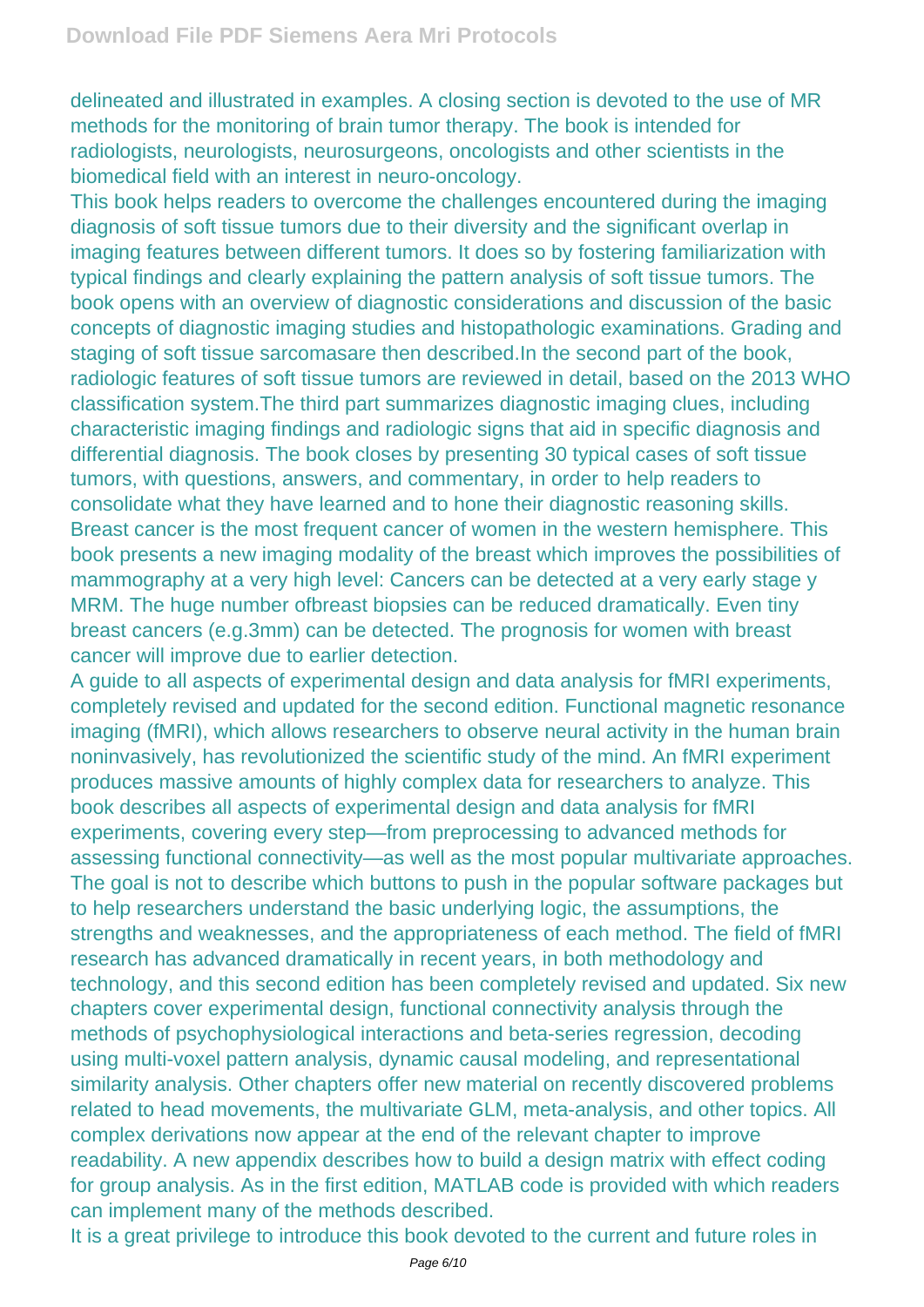research and clinical practice of another exciting new development in MRI: Diffusiweighted MR imaging. This new, quick and non-invasive technique, which requires no contrast media or i- izing radiation, offers great potential for the detection and characterization of disease in the body as well as for the assessment of tumour response to therapy. Indeed, whereas DW-MRI is already ? rmly established for the study of the brain, progress in MR techn- ogy has only recently enabled its successful application in the body. Although the main focus of this book is on the role of DW-MRI in patients with malignant tumours, n- oncological emerging applications in other conditions are also discussed. The editors of this volume, Dr. D. M. Koh and Prof. H. Thoeny, are internationally well known for their pioneering work in the ? eld and their original contributions to the l- erature on DW-MRI of the body. I am very much indebted to them for the enthusiasm and engagement with which they prepared and edited this splendid volume in a record short time for our series Medical Radiology – Diagnostic section.

MRI from Picture to Proton presents the basics of MR practice and theory in a unique way: backwards! The subject is approached just as a new MR practitioner would encounter MRI: starting from the images, equipment and scanning protocols, rather than pages of physics theory. The reader is brought face-to-face with issues pertinent to practice immediately, filling in the theoretical background as their experience of scanning grows. Key ideas are introduced in an intuitive manner which is faithful to the underlying physics but avoids the need for difficult or distracting mathematics. Additional explanations for the more technically inquisitive are given in optional secondary text boxes. The new edition is fully up-dated to reflect the most recent advances, and includes a new chapter on parallel imaging. Informal in style and informed in content, written by recognized effective communicators of MR, this is an essential text for the student of MR.

This book provides, for the first time, a unified approach to the application of MRI in radiotherapy that incorporates both a physics and a clinical perspective. Readers will find detailed information and guidance on the role of MRI in all aspects of treatment, from dose planning, with or without CT, through to response assessment. Extensive coverage is devoted to the latest technological developments and emerging options. These include hybrid MRI treatment systems, such as MRI-Linac and proton-guided systems, which are ushering in an era of real-time MRI guidance. The past decade has witnessed an unprecedented rise in the use of MRI in the radiation treatment of cancer. The development of highly conformal dose delivery techniques has led to a growing need to harness advanced imaging for patient treatment. With its flexible soft tissue contrast and ability to acquire functional information, MRI offers advantages at all stages of treatment. In documenting the state of the art in the field, this book will be of value to a wide range of professionals. The authors are international experts drawn from the scientific committee of the 2017 MR in RT symposium and the faculty of the ESTRO teaching course on imaging for physicists.

This is the most comprehensive book to be written on the subject of fetal MRI. It provides a practical hands-on approach to the use of state-of-the-art MRI techniques and the optimization of sequences. Fetal pathological conditions and methods of prenatal MRI diagnosis are discussed by organ system, and the available literature is reviewed. Interpretation of findings and potential artifacts are thoroughly considered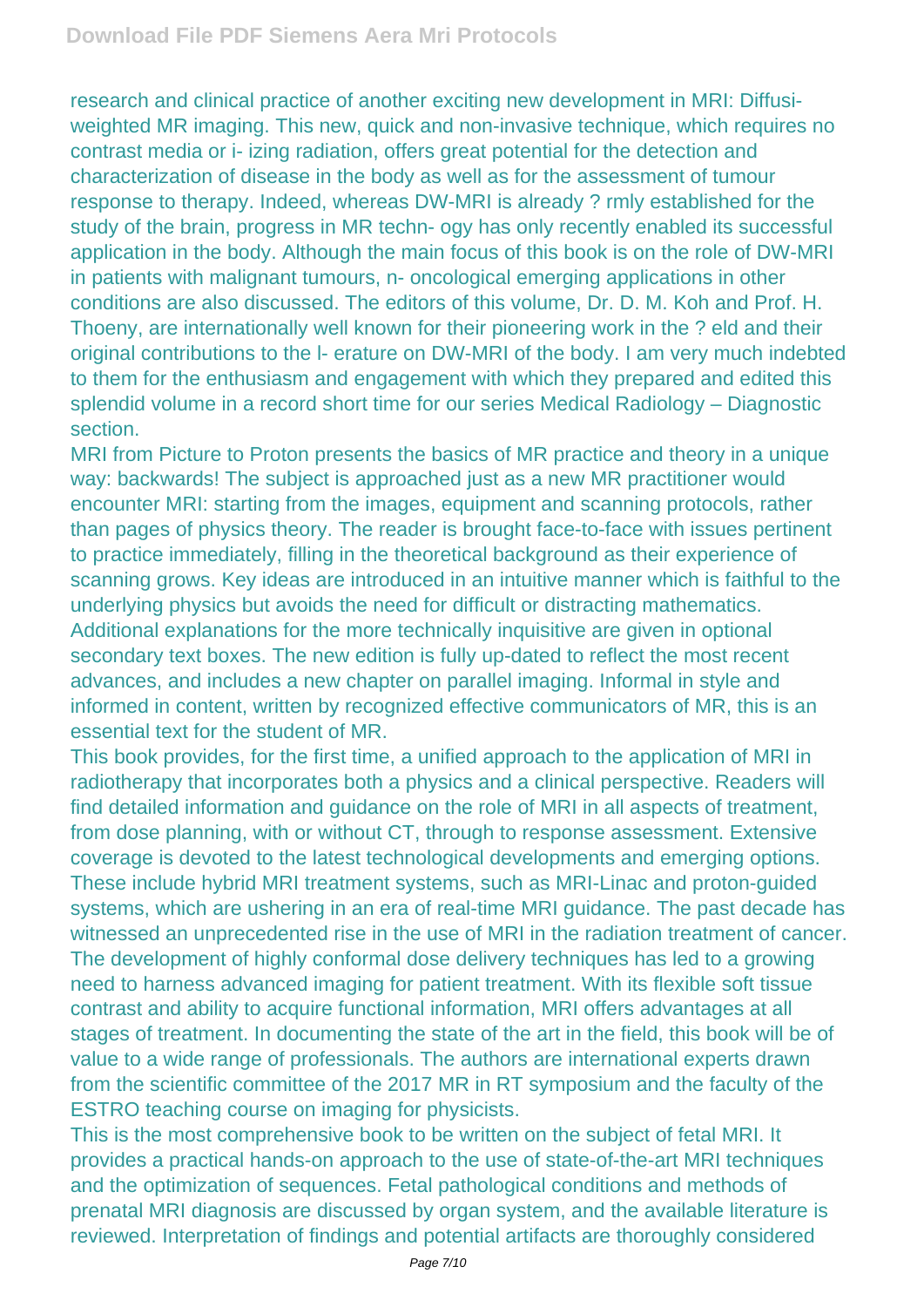with the aid of numerous high-quality illustrations. In addition, the implications of fetal MRI are explored from the medico-legal and ethical points of view. This book will serve as a detailed resource for radiologists, obstetricians, neonatologists, geneticists, and any practitioner wanting to gain an in-depth understanding of fetal MRI technology and applications. In addition, it will provide a reference source for technologists, researchers, students, and those who are implementing a fetal MRI service in their own facility.

Insall & Scott Surgery of the Knee by Dr. W. Norman Scott remains the definitive choice for guidance on the most effective approaches for the diagnosis and management of the entire scope of knee disorders. This edition reflects a complete content overhaul, with more than 50 new chapters and over 400 contributors from around the world. The video program includes 70 new video clips, while new and expanded material covers a range of hot topics, including sameday surgery and hospital management of knee arthroplasty patients and anesthesia specific for knee surgery. Extensive visual elements and video program include nearly 70 new videos - over 230 in total – as well as a Glossary of Implants featuring 160 demonstrative pictures. Over 50 new chapters and brand-new sections on Same Day Surgery and Hospital Management of Knee Arthroplasty Patients; Quality and Payment Paradigms for TKA; Anesthesia Specific for Knee Surgery; and Preoperative Assessment, Perioperative Management, and Postoperative Pain Control. An expanded Adult Reconstruction Section informs readers about Enhanced Primary Revision and the treatment of Peri-prosthetic fractures in TKA. Includes enhanced worldwide approaches for all aspects of disorders of the knee from nearly 400 contributors worldwide. Boasts updated pediatric knee considerations and updated tumor surgery principles for the treatment of tumors about the knee.

In recent years, there has been increasing interest in the clinical applications of coronary angiography techniques. Coronary MRA can be instrumental in the evaluation of congenital coronary artery anomalies, however, the complexity of advanced MR pulse sequences and strategies may be overwhelming to many. Coronary MR Angiography demystifies the art of coronary MRA by providing a text in plain language with clearly illustrated imaging steps and protocols. Designed to bridge the gap between radiology and cardiology, it is written for physicians and scientists planning to incorporate this technique into their research or practice. Breast cytopathology is a field characterized by practicality and diagnostic efficacy. This book focuses mainly on morphology, with helpful hints for recognizing benign lesions and the main features of malignancy. It reviews specific features of various lesions and the consequences of the diagnosis for the management of the patient. Each chapter contains high-quality cytology images accompanying the descriptions, including comparison images to distinguish the most important morphological features and to help in the differential diagnosis. Fine needle aspiration cytology (FNAC) sampling and preparation technique, fixation, staining, and principles of its interpretation are covered. Immunocytochemistry and ancillary techniques are outlined, as well as the main clinical and radiological features of breast lesions, and the cytological diagnostics of axillary lymph nodes. This publication will be of great use to medical practitioners in their first approach to breast cytopathology, as well as to pathologists and cytotechnicians with little to moderate experience in the field.

This book constitutes the proceedings of the 25th International Conference on Information Processing in Medical Imaging, IPMI 2017, held at the Appalachian State University, Boon, NC, USA, in June 2017. The 53 full papers presented in this volume were carefully reviewed and selected from 147 submissions. They were organized in topical sections named: analysis on manifolds; shape analysis; disease diagnosis/progression; brain networks an connectivity; diffusion imaging; quantitative imaging; imaging genomics; image registration; segmentation; general image analysis.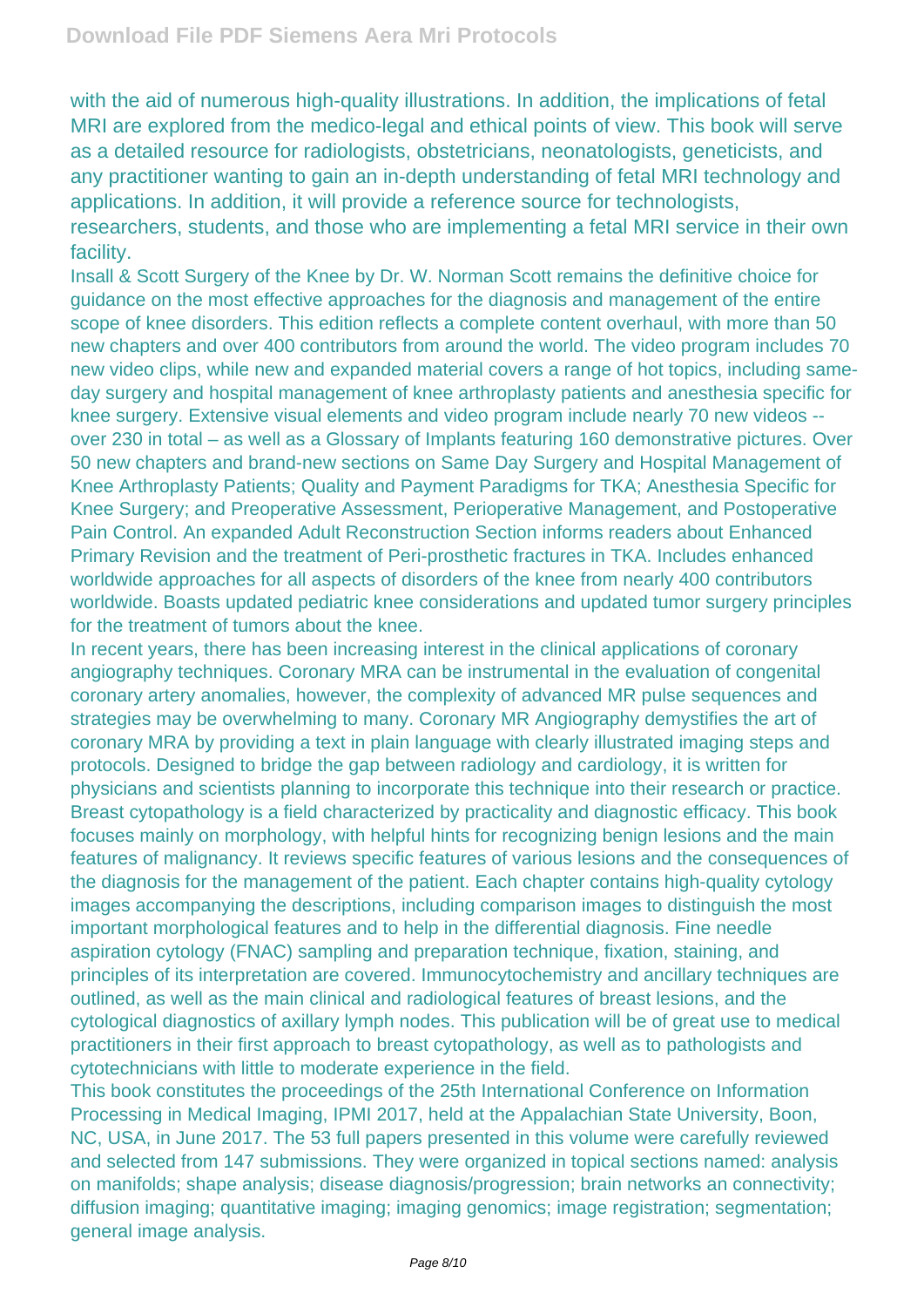The aim of this book is to present statistical problems and methods in a friendly way to radiologists, emphasizing statistical issues and methods most frequently used in radiological studies (e.g., nonparametric tests, analysis of intra- and interobserver reproducibility, comparison of sensitivity and specificity among different imaging modality, difference between clinical and screening application of diagnostic tests, ect.). The tests will be presented starting from a radiological "problem" and all examples of statistical methods applications will be "radiological".

This exceptional book covers all aspects of diagnostic and interventional radiology within one volume, at a level appropriate for the specialist. From the basics through diagnosis to intervention: the reader will find a complete overview of all areas of radiology. The clear, uniform structure, with chapters organized according to organ system, facilitates the rapid retrieval of information. Features include: Presentation of the normal radiological anatomy Classification of the different imaging procedures according to their diagnostic relevance Imaging diagnosis with many reference images Precise description of the interventional options The inclusion of many instructive aids will be of particular value to novices in decision making: Important take home messages and summaries of key radiological findings smooth the path through the jungle of facts Numerous tables on differential diagnosis and typical findings in the most common diseases offer a rapid overview and orientation Diagnostic flow charts outline the sequence of diagnostic evaluation All standard procedures within the field of interventional radiology are presented in a clinically relevant and readily understandable way, with an abundance of illustrations. This is a textbook, atlas, and reference in one: with more than 2500 images for comparison with the reader's own findings. This comprehensive and totally up-to-date book provides a superb overview of everything that the radiology specialist of today needs to know.

Insall & Scott Surgery of the Knee E-BookElsevier Health Sciences

Recent advances in MR technology permit the application of diffusion MRI outside of the brain. In this book, the authors present cases drawn from daily clinical practice to illustrate the role of diffusion sequences, along with other morphological and functional MRI information, in the work-up of a variety of frequently encountered oncological and non-oncological diseases. Breast, musculoskeletal, whole-body, and other applications are covered in detail, with careful explanation of the pros and cons of diffusion MRI in each circumstance. Quantification and post-processing are discussed, and advice is provided on how to acquire state of the art images, and avoid artifacts, when using 1.5- and 3-T magnets. Applications likely to emerge in the near future, such as for screening, are also reviewed. The practical approach adopted by the authors, combined with the wealth of high-quality illustrations, ensure that this book will be of great value to practitioners.

This book critically appraises the role and value of specific diagnostic and treatment techniques for drug-resistant, MRI-negative epilepsy. The authors present the evidence and share their expertise on the diagnostic options and surgical approaches that make epilepsy surgery possible and worthwhile in this complex and challenging condition.

This highly successful book, details the underlying principles behind the use of magnetic field gradients to image molecular distribution and molecular motion, providing many examples by way of illustration. Following excellent reviews of the hardback edition the book is now available in paperback.

In Contrast-Enhanced Clinical Magnetic Resonance Imaging, Val M. Runge and other leading experts present an overview of the basic principles regarding MR contrast media, a review of clinical applications in the head, spine, and body, and a look at future developments. Their focus is on clinical applications, with extensive illustrations to demonstrate the use of MR in each anatomic area and to aid in film interpretation.

This book offers a comprehensive overview of all major pathologic conditions involving the lung